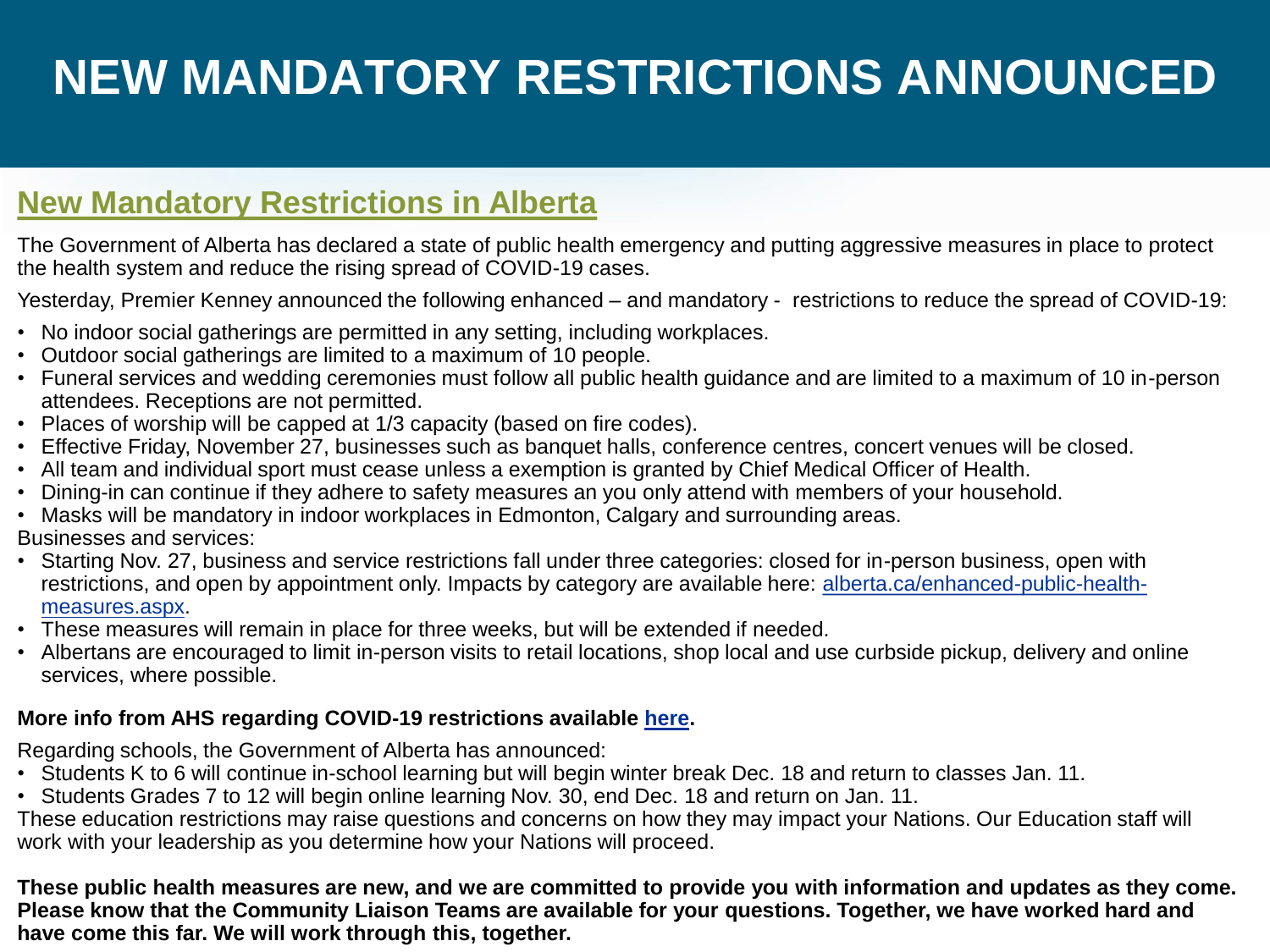# **ISC - Alberta Region COVID-19 Update for Chiefs:** *November 25, 2020*

### **Updates**

### **ICSF Deadline Fast Approaching :**

A reminder that applications for need-base funding for the second round of Indigenous Community Support Fund (ICSF) is due **November 30,** as funding must be disbursed by the department by December 31, 2020. A regional process has been established to review and approve applications as quickly and efficiently as possible. Indigenous Services Canada encourages all applicants to send their applications as needs for additional resources arise to ensure successful applicants receive funding as soon as possible. For details on how to apply for the this process, including selection criteria and examples of activities funded, please click [here](https://www.sac-isc.gc.ca/eng/1603990521589/1603990645077). Nationally, an approximate \$160 million of the ICSF funds has been designated as need-based funding from which regional allocations are drawn. Applications are now open for needs-based funding for First Nations, Inuit and Métis communities, as well as Indigenous organizations servicing Indigenous Peoples, including those living in urban centres and First Nations living offreserve. If you have any questions please contact your Community Liaison Team.

### **COVID-19 Vaccine Update**

As the pandemic continues, we all eagerly await news of new treatments and vaccines and there has been promising news on COVID vaccines. Initial results look promising, however, the manufactures are still collecting efficacy data and are still in clinical trials. Clinical trials are studies to find out whether a drug is safe and effective for people. Once these trials are successfully completed, they will then seek vaccine approval. Canada is working with international regulators to help fast-track clinical trials and applications for vaccines, treatments and diagnostic tests. This includes Health Canada, who are expediting reviews of COVID-19 drugs, while maintaining its standards for safety, efficacy and quality. Departments including Public Services and Procurement Canada and the Public Health Agency of Canada (PHAC), are working together to purchase and distribute COVID-19 treatments and related supplies. Indigenous Services Canada is working with the PHAC on the distribution of COVID-19 treatments and related supplies once available. First Nations are a priority group for receiving approved vaccines once ready. Regionally, we are also working closely with provincial colleagues to support the development of a comprehensive provincial distribution approach inclusive of First Nations as a priority population. Although vaccine distribution is still in the early planning stages, preparations are underway and logistics are being developed to ensure that the vaccine can be available as quickly as possible. For more information [please click here.](https://www.canada.ca/en/public-health/services/diseases/2019-novel-coronavirus-infection/awareness-resources/know-vaccine.html) 

# **Question of the Day**

#### **Q: Is Ultraviolet light useful in disinfecting against COVID-19?**

**A: Health Canada is warning Canadians about the risks of using ultraviolet (UV) lights and wands that make unproven claims to disinfect against the COVID-19 virus. UVC is an extremely dangerous form of UV radiation and, although it can destroy some germs, if used on the skin, there is a risk that it can cause harm or injury. Consult a healthcare professional if you have used these products on the skin and have any concerns.**

- **UV light products should not be used as a substitute for [prevention measures](https://www.canada.ca/en/public-health/services/diseases/2019-novel-coronavirus-infection/prevention-risks.html#p) such as frequent [hand washing](https://www.canada.ca/en/public-health/services/publications/diseases-conditions/reduce-spread-covid-19-wash-your-hands.html), physical [distancing, mask-wearing, and clean](https://www.canada.ca/en/public-health/services/publications/diseases-conditions/social-distancing.html)ing [and disinfecting. The Government of](https://www.canada.ca/en/public-health/services/diseases/2019-novel-coronavirus-infection/prevention-risks/cleaning-disinfecting.html)  [Canada has published a list of hand](https://www.canada.ca/en/health-canada/services/drugs-health-products/disinfectants/covid-19/hand-sanitizer.html)  sanitizers and [disinfectants](https://www.canada.ca/en/health-canada/services/drugs-health-products/disinfectants/covid-19/list.html) that meet Health Canada's requirements.**
- **If you have any information on the potential false or misleading advertising or the sale of these products in Canada, [report it.](https://www.canada.ca/en/health-canada/services/drugs-health-products/marketing-drugs-devices/illegal-marketing/complaint.html)**
- **Read the information Health Canada has posted on the risks of buying health products that make false or misleading [claims to prevent, treat or cure COVID-19](https://healthycanadians.gc.ca/recall-alert-rappel-avis/hc-sc/2020/72659a-eng.php).**
- **Report any [side effects](https://www.canada.ca/en/health-canada/services/drugs-health-products/medeffect-canada/adverse-reaction-reporting.html) to health products to Health Canada.**

**More information about buying health products safely is available on Health Canada's [website.](https://www.canada.ca/en/health-canada/topics/buying-using-drug-health-products-safely.html)**